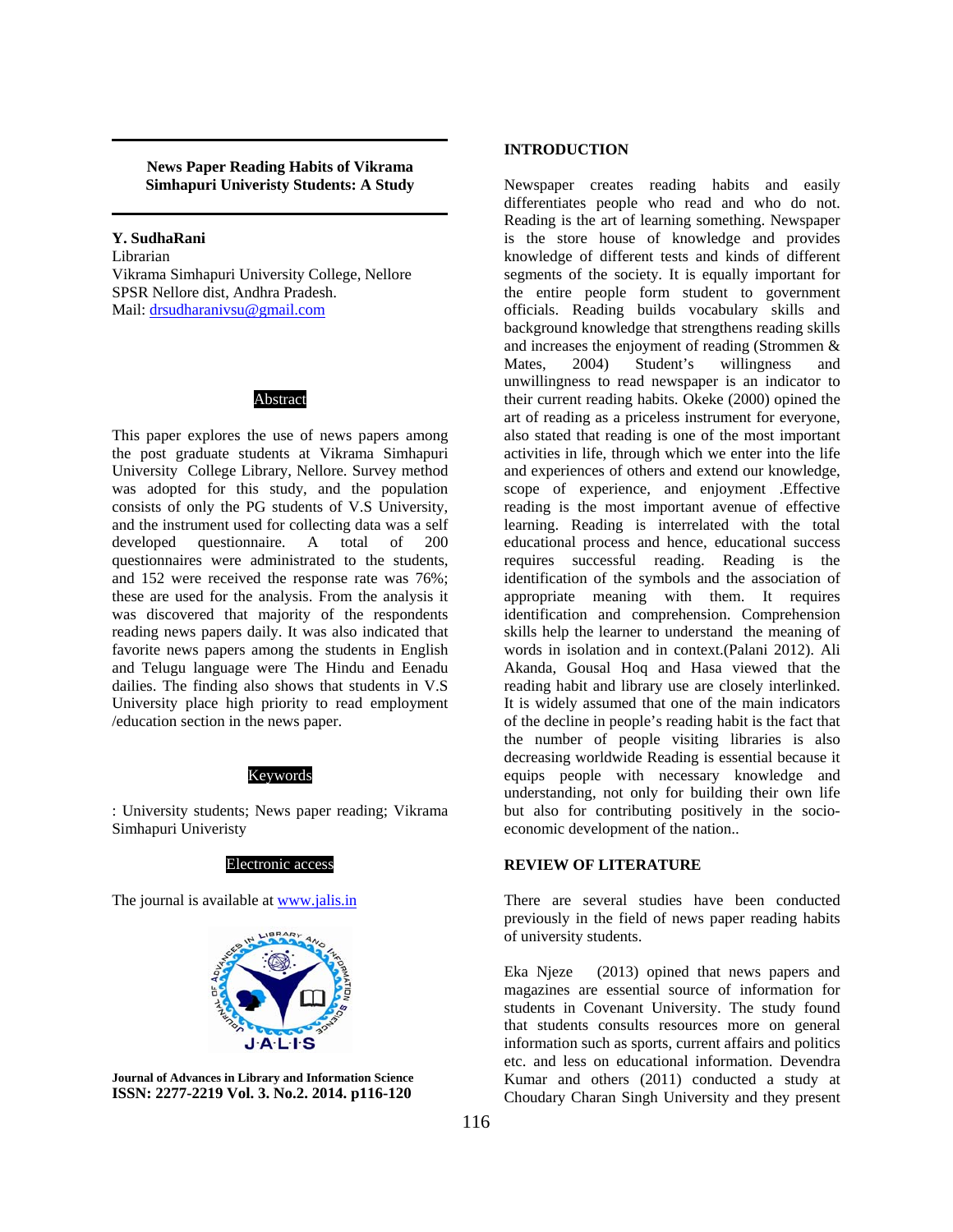the results that majority of the students spent time in reading news papers is one to two hours daily. Students prefer to read editorial sections, followed by sports and political news. Majority of the students read news papers to get information and improve their general knowledge .The most popular English news paper among the university students are the Times of India. Bankole and Bablola (2011) studied the reasons hinder the students from patronizing the news paper sections. They reveal that majority of the students read news papers to obtain information. The study also found that the news papers are not available on time, and the copies are few. Quadri and Abamozi (2013) investigate the reading and internet use habits among the students in university libraries in Nigeria. The finding shows that respondents read the news paper for education and research purpose. Ali Akanda, Gousal Hoq and Hasa ( 2013 ) presents the results of a study conducted at Rajshahi University , Bangladesh. the purpose of the study was to investigate the reading habits of the students of Master of Social sciences and master of Arts. The findings shows that majority of the respondents 76.15% regularly read news papers, while 23.85% respondents irregularly, the study also found that majority of the students read news paper for one hour. Majumdar,D & Hasam,Md (2013) conducted a study at World University , Bangladesh to explore the level of newspaper reading habits among students. The study found that majority of the respondents read news paper in Bangla, and most of the respondents prefer to read sports and entertainment news. The main purpose of reading news paper was to improve their general knowledge.

# **NEED OF THE STUDY**

To the best of the investigators knowledge no study has been carried out to assess the news paper reading habit of the students of V.S University, Nellore .The findings of the study will assist the library management to plan changes to newspaper provision with a view to meet the demands and expectations of the users, also for the improvement of the reading habits among the University students.

#### **OBJECTIVES OF THE STUDY**

The study is conducted based on the following objectives

1. To know the students frequency of visit to the library for reading news papers

- 2. To examine the time spent to read the newspapers
- 3. To know the language in which the students prefer to read
- 4. To identify the favorite news paper in Telugu and in English among the students
- 5. To discover which sections of news papers are read mostly by the students
- 6. To know the motives for reading news papers
- 7. To identify the barriers faced by the students in reading news papers in the university library.

# **METHODOLOGY**

The study is purely based on the primary data collected from the students of VS University Library, Nellore. For this purpose a well designed questionnaire was used. The researcher personally distributed the 200 hundred questionnaires to the students. The responses are received from 152 students. The response rate was 76%. After obtaining the questionnaires from the students the data was analyzed through simple percentage.

#### **ANALYSIS**



*Figure 1. Gender wise distribution of respondents*

 The above figure -1 clearly shows the gender wise distribution of respondents .Among the total of 152 respondents male are 102 ( 67.12%) and female are 50 (32.89%).

|  |  |  | Table 1: Frequency of visit to the Library |
|--|--|--|--------------------------------------------|
|--|--|--|--------------------------------------------|

| S. No                    | <b>Frequency</b><br>of visit | No. of<br><b>Respondents</b> | $\frac{0}{0}$ |
|--------------------------|------------------------------|------------------------------|---------------|
|                          | Daily                        | 82                           | 53.94         |
| 2                        | Twice in a week              |                              | 4.60          |
| 3                        | Once in a week               |                              | 3.94          |
|                          | At free time                 | 54                           | 35.52         |
| $\overline{\phantom{0}}$ | Occasionally                 |                              | 1.97          |
|                          | Total                        | 152                          |               |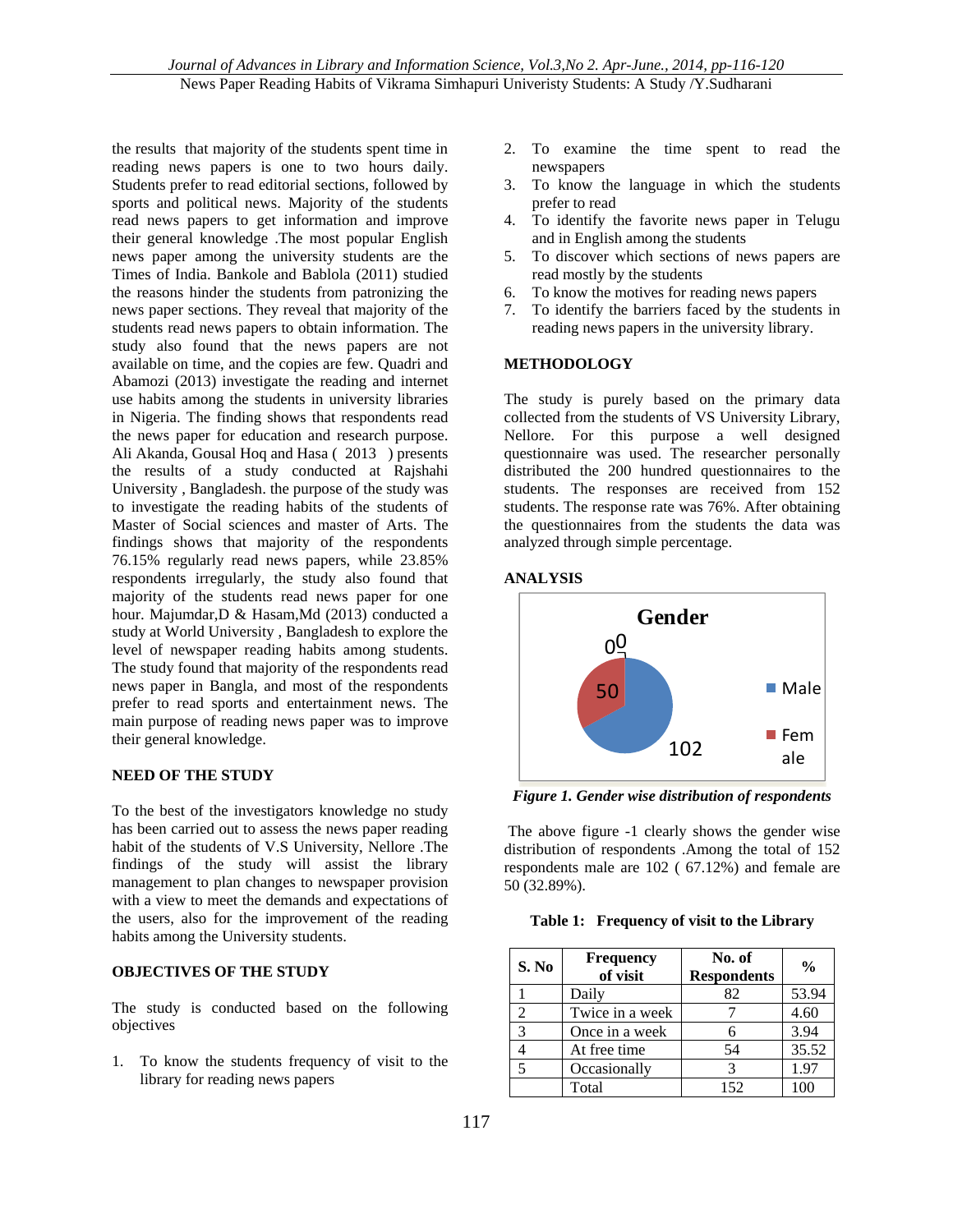It can be observed from the above table that majority of the respondents visit the library 3-4 times in a week (44.26%), followed by once in a week (31.42%), daily (13.66) and occasionally (10.65%). It can be concluded that majority of the respondents visit the library 3-4 times in a week.

| News paper                  |                                     |                              |               |  |
|-----------------------------|-------------------------------------|------------------------------|---------------|--|
| S.No                        | Time spent in reading<br>news paper | No. of<br><b>Respondents</b> | $\frac{0}{0}$ |  |
|                             | Less than half an hour              | 59                           | 38.81         |  |
| $\mathcal{D}_{\mathcal{L}}$ | One hour                            | 78                           | 51.31         |  |
| $\mathbf{\mathcal{R}}$      | 1-2 hours                           | 10                           | 6.57          |  |
|                             | More than two hours                 |                              | 3.28          |  |
|                             | Total                               | 152                          | 100           |  |

**Table 2: Time Spent by the Students in Reading News paper** 

The above table depicts that majority of the respondents (78.14%) spent 1-2 hours of time in the library. only 3.27% are spent 4-5 hours in the library.80.88% of the male and 74.69% 0f the female respondents are spent 1-2 hours of time for seeking information in the library when they visit.

 **Table 3: Language preference** 

| S.no | Language | <b>Total</b><br>number | <b>Percentage</b> |
|------|----------|------------------------|-------------------|
|      | Telugu   | 126                    | 82.89             |
|      | English  | 10                     | 72.36             |

(Note: N=152. Respondents allowed for multiple responses)

The above table represents the language preference of the PG students in reading newspapers. Majority of the respondents 82.89% preferred to read in Telugu language, followed by 72.36% opined that they preferred in English to read news papers in the University library. Respondents preference of Telugu dailies is common aspect, that is theirs mother tongue for the most of the students, so that they feel comfort and also they can get the local and regional news from the Telugu dailies only.

The figure 2 shows that the favorite Telugu news paper among the PG students at V.S .University, Nellore. Majority of the respondents 53.28% preferred Eenadu daily , followed by 44.07% preferred Sakshi news paper. 1.17% and 0.65% preferred Andhra Jyoyhi and Vaartha respectively.



*Figure 2. Favorite Telugu News paper*



*Figure 3. Favorite News Paper in English* 

The above figure shows the favorite English news paper preferred by the PG students. Majority of the respondents 65.13% opined that their favorite news paper was Hindu, followed by 15.13% opined that they preferred Deccan Chronical. Business line is mentioned by 10.52% and 3.94% preferred Hans India. %.26% doesn't give their response.

**Table 4. Preference Section in the News Paper** 

| S.No | <b>Preference Section</b> | <b>Total</b> | $\frac{0}{0}$ |
|------|---------------------------|--------------|---------------|
|      | <b>Sensational News</b>   | 67           | 44.07         |
| 2    | Editorial                 | 25           | 16.44         |
| 3    | Politics/ Govt. related   | 67           | 44.07         |
| 4    | Sports and games          | 71           | 46.71         |
| 5    | Employment/ Education     | 99           | 65.13         |
| 6    | Movies, ads               | 41           | 26.97         |
| 7    | Health/Medicine           | 51           | 33.55         |
| 8    | <b>Business</b>           | 43           | 28.28         |
| 9    | Matrimonial columns       | 06           | 3.94          |
| 10   | Science & Technology      | 50           | 32.89         |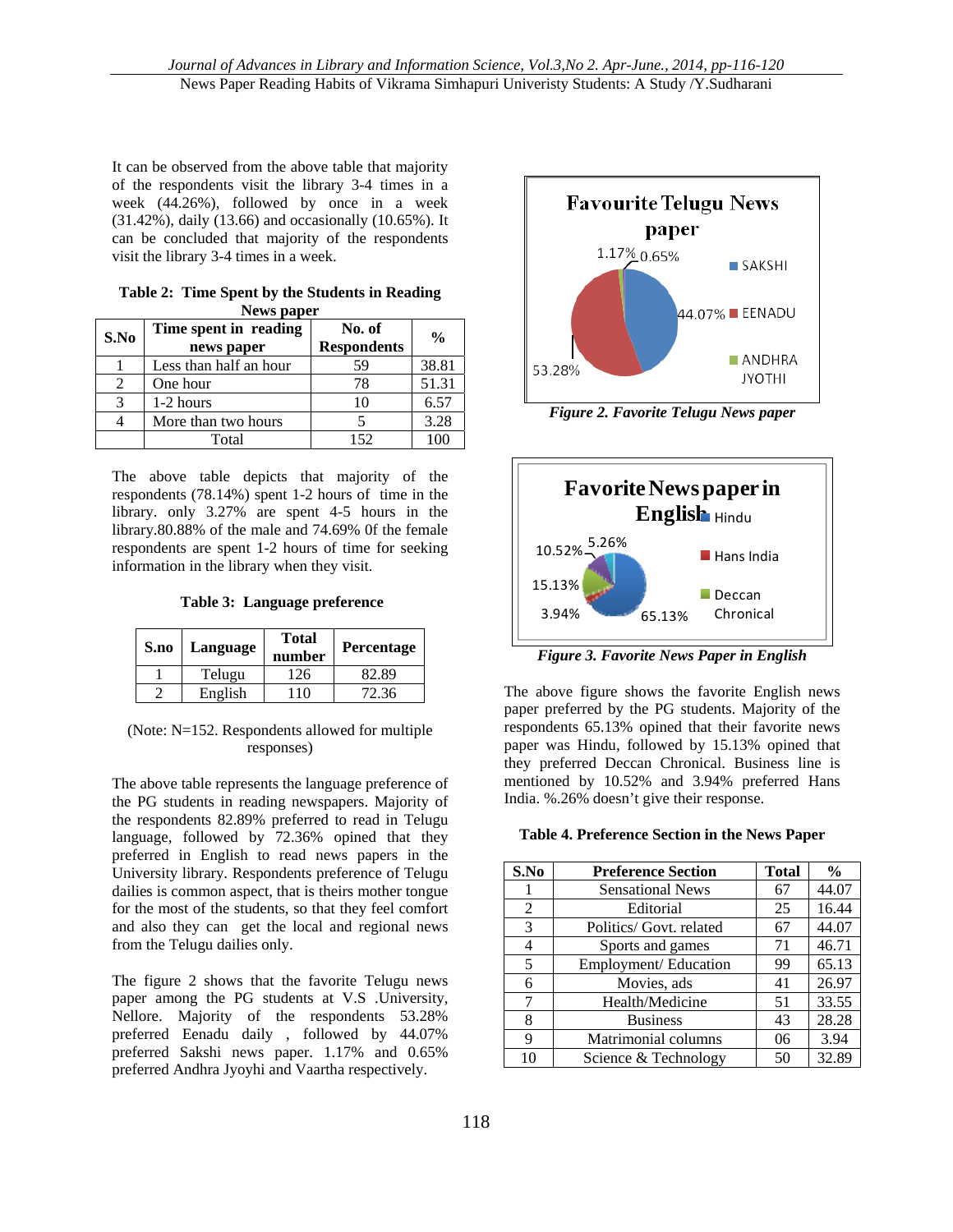#### (Note: N=152.Respondents allowed for multiple response)

The above table shows the PG students most frequently preference sections in the news paper. It can be observed from the above data that majority of the respondents 65.13% prefer employment/ education sections in the news paper followed by 46.71% prefer sports/ games sections. Sensational news and Govt/Political related news sections 44.07% preferred. The least preferred section in the news paper among the PG students was matrimonial section. The findings shows that majority of the PG students of VS. University prefer to read news paper for seeking information related to their education and employment.

# **Table -5 Motives behind reading news paper**

| S.No           | <b>Motives</b>       | No. of<br><b>Respondents</b> | $\frac{0}{0}$ |
|----------------|----------------------|------------------------------|---------------|
|                | To be informative in | 63                           | 41.44         |
|                | aspects of your life |                              |               |
| $\mathfrak{D}$ | Just for time pass   | 03                           | 1.97          |
| 3              | To improve general   | 126                          | 82.89         |
|                | knowledge            |                              |               |
|                | Other                | 21                           | 13.81         |

# (Note: N=152 .Respondents allowed for multiple response)

The table represents the data relating to students motives behind reading news paper .It is cleared from the table that majority of the respondents (82.89%) opined that they read news papers to improve general knowledge, followed by 41.44% opined that to be informative in aspect of life. Only 1.97% of the respondents opined that they read news paper for spending their leisure time. The findings clearly indicate that the students were reading newspaper for a strong inner feeling of to improve their general knowledge.

| S.no | <b>Barriers</b> for<br>reading<br>newspapers | <b>Total number</b><br>of respondents | $\frac{0}{0}$ |
|------|----------------------------------------------|---------------------------------------|---------------|
|      | Few copies                                   | 28                                    | 18.42         |
| 2    | Limited time to<br>spent                     | 62                                    | 40.78         |
| 3    | Information got<br>from other<br>sources     | 55                                    | 36.18         |
|      | Other                                        | 27                                    | 17.76         |

### (Note: N=152.Respondents allowed for multiple response)

The above table indicates the data relating to the barriers faced by the PG students while reading news papers in the university library. It can be cleared from the above table that majority of the respondents opined that they have lack of time to spent in reading news papers in the university library, followed by 36.18% of the respondents opined that they got information from other sources. Only 18.42% of the respondents opined that few copies of the newspapers was the barrier to read news papers in the university library.

**Table-7 Reading News paper in electronic format** 

| S.no | Opinion | <b>Total number</b><br>of respondents | $\frac{6}{9}$ |
|------|---------|---------------------------------------|---------------|
|      | YES     | 34                                    | 55.26         |
|      | NO      | 68                                    | 44.73         |
|      | Total   | 152                                   | ΩC            |

The above table represents the student's opinion on reading news paper in electronic format. The data in the above table shows that majority of the respondents opined that they prefer to read news paper in electronic format. 44.73% of the respondents responded negatively.

# **FINDINGS**

The findings of the present study are

- $\triangleright$  Majority of the students (53.94%) reading news papers daily
- $\triangleright$  Majority of the students spent time reading news paper is one hour.
- $\triangleright$  Majority of the students prefer to read news paper in Telugu language
- $\triangleright$  The favorite news paper in Telugu and English among the V S. University students are Eenadu and The Hindu
- Majority of the students prefer to read the employment section in the news paper.
- Most of the respondents read news papers to improve general knowledge.
- Majority of the respondents opined that the limited time was the barrier in reading news paper in the University library
- $\triangleright$  More than half of the respondents reading news paper in electronic format.

#### **CONCLUSION**